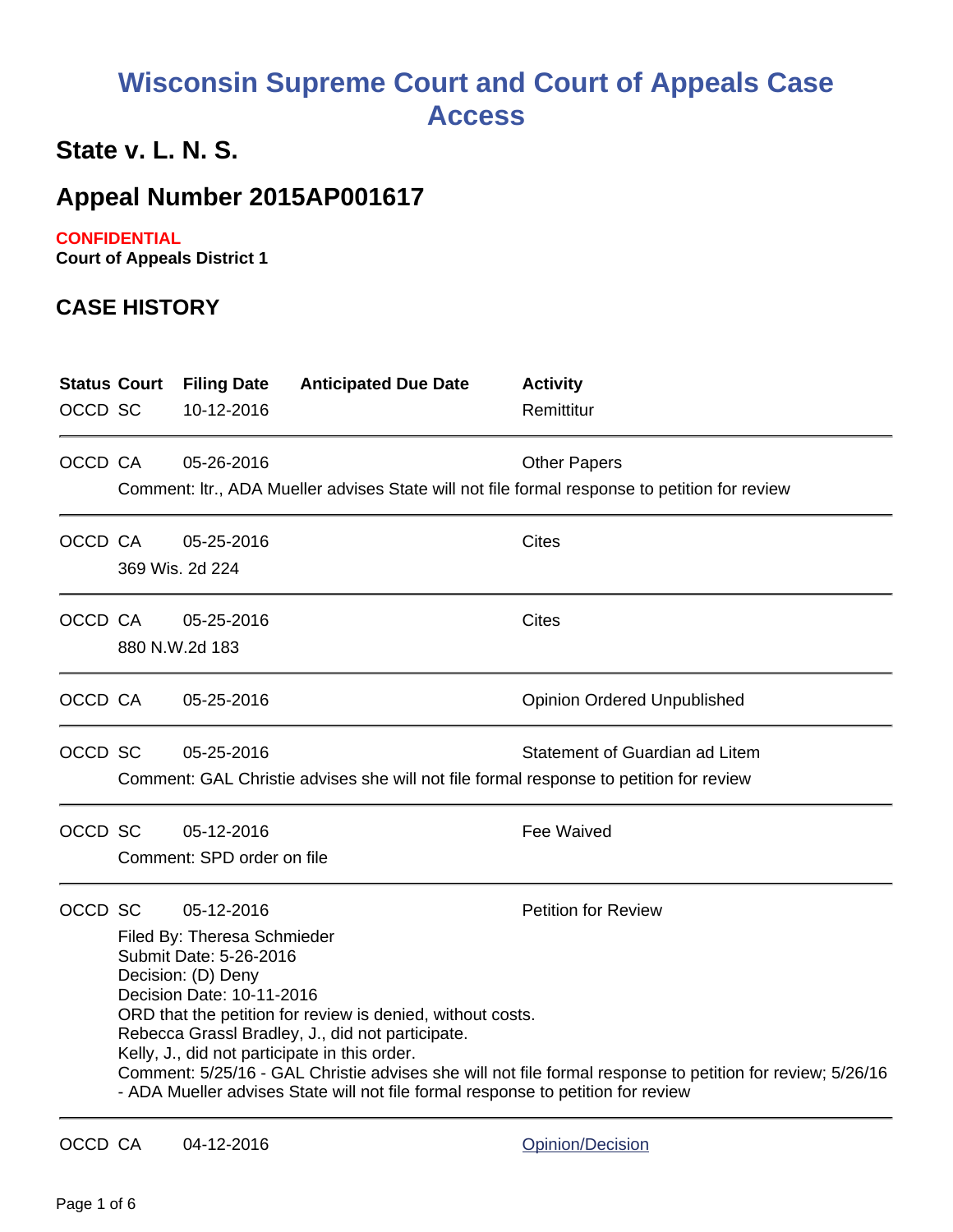| OCCD CA |                                                                                                                                                                                                                                                                                                                                                                                                                                                                                                                                                                                                                                                                                                   | 04-05-2016<br><b>Comment: Reply Brief</b>                                                                                                                                                                                            | <b>Briefs Received At State Law Library</b> |
|---------|---------------------------------------------------------------------------------------------------------------------------------------------------------------------------------------------------------------------------------------------------------------------------------------------------------------------------------------------------------------------------------------------------------------------------------------------------------------------------------------------------------------------------------------------------------------------------------------------------------------------------------------------------------------------------------------------------|--------------------------------------------------------------------------------------------------------------------------------------------------------------------------------------------------------------------------------------|---------------------------------------------|
|         |                                                                                                                                                                                                                                                                                                                                                                                                                                                                                                                                                                                                                                                                                                   |                                                                                                                                                                                                                                      |                                             |
| OCCD CA | 03-30-2016<br><b>Other Papers</b><br>Comment: Notice sent: A paper copy of the reply brief has been filed by the appellant's attorney. This<br>document has notbeen filed in electronic form as required by Wis. STAT. RULE 809.19(12) or<br>809.32(I)(fm). Counsel shall file a copy of the document in electronic form within 5 days of the date of thi<br>order or file a motion under Wis. STAT. RULE 809.19(12)(g) or 809.32(I)(fm) seeking relief from the<br>electronic filing requirement. Failure to file the document in electronic form or to file a motion may result<br>in the imposition of a penalty under Wis. STAT. RULE 809.83(2). See also Wis. STAT. RULE<br>$809.80(5)(b)$ . |                                                                                                                                                                                                                                      |                                             |
| OCCD CA |                                                                                                                                                                                                                                                                                                                                                                                                                                                                                                                                                                                                                                                                                                   | 03-14-2016                                                                                                                                                                                                                           | <b>Reply Brief</b>                          |
| OCCD CA |                                                                                                                                                                                                                                                                                                                                                                                                                                                                                                                                                                                                                                                                                                   | 03-07-2016<br>Comment: Respondent and Guardian ad Litem Briefs                                                                                                                                                                       | <b>Briefs Received At State Law Library</b> |
| OCCD CA |                                                                                                                                                                                                                                                                                                                                                                                                                                                                                                                                                                                                                                                                                                   | 03-04-2016<br>Filed By: Theresa Schmieder<br>Submit Date: 3-7-2016<br>Decision: (G) Grant<br>Decision Date: 3-7-2016<br>IT IS ORDERED that the reply brief may be filed on or before March 9, 2016.<br>See BRY event due on 3-9-2016 | Motion to Extend Time                       |
| OCCD CA | Comment: BGL                                                                                                                                                                                                                                                                                                                                                                                                                                                                                                                                                                                                                                                                                      | 02-19-2016                                                                                                                                                                                                                           | Certificate of Filing by Mail               |
| OCCD CA |                                                                                                                                                                                                                                                                                                                                                                                                                                                                                                                                                                                                                                                                                                   | 02-19-2016<br>Comment: BRS- Affidavit of Mailing                                                                                                                                                                                     | Certificate of Filing by Mail               |
| OCCD CA |                                                                                                                                                                                                                                                                                                                                                                                                                                                                                                                                                                                                                                                                                                   | 02-16-2016<br>Filed By: Christie C                                                                                                                                                                                                   | <b>Brief of Guardian ad Litem</b>           |
| OCCD CA |                                                                                                                                                                                                                                                                                                                                                                                                                                                                                                                                                                                                                                                                                                   | 02-16-2016<br>Filed By: Elisabeth Mueller                                                                                                                                                                                            | Brief of Respondent(s)                      |
| OCCD CA |                                                                                                                                                                                                                                                                                                                                                                                                                                                                                                                                                                                                                                                                                                   | 02-12-2016<br>Comment: Rcv'd duplicate faxed copy of mxt motion prev. rcv'd 2-9-16, placed in corr. file.                                                                                                                            | Letter/Correspondence                       |
| OCCD CA |                                                                                                                                                                                                                                                                                                                                                                                                                                                                                                                                                                                                                                                                                                   | 02-09-2016                                                                                                                                                                                                                           | <b>Motion to Extend Time</b>                |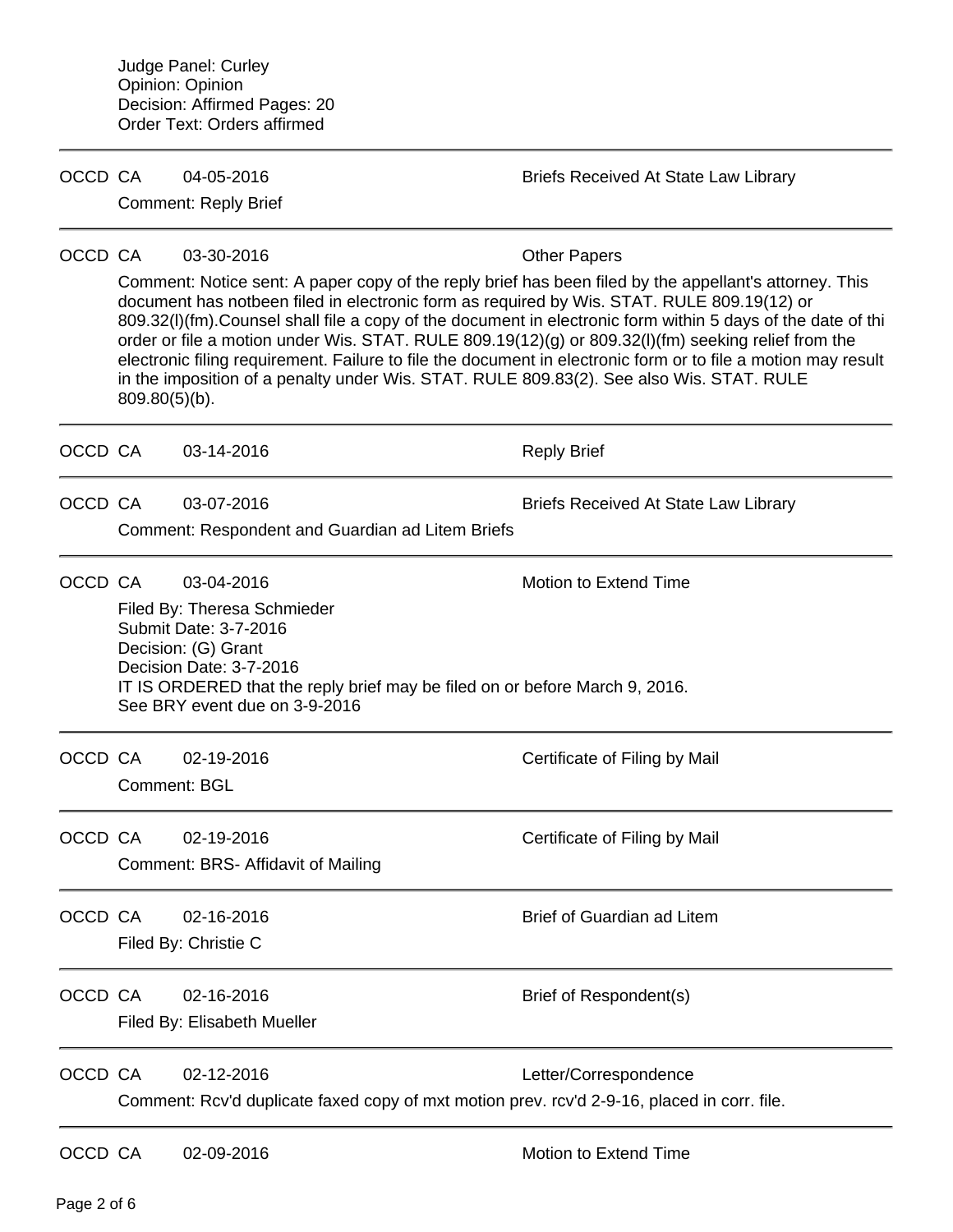Filed By: Christie C Submit Date: 2-9-2016 Decision: (G) Grant Decision Date: 2-17-2016 ORD that Guardian ad Litem Christie A. Christies brief may be filed on or before February 23, 2016. See BGL event due on 2-23-2016

| OCCD CA |                                                                                                                                                                                                                                                                                                                                             | 02-05-2016                                                                                                                                                                       | <b>Briefs Received At State Law Library</b>                                                                                       |  |  |
|---------|---------------------------------------------------------------------------------------------------------------------------------------------------------------------------------------------------------------------------------------------------------------------------------------------------------------------------------------------|----------------------------------------------------------------------------------------------------------------------------------------------------------------------------------|-----------------------------------------------------------------------------------------------------------------------------------|--|--|
|         |                                                                                                                                                                                                                                                                                                                                             | Comment: Appellant's Brief                                                                                                                                                       |                                                                                                                                   |  |  |
| OCCD CA |                                                                                                                                                                                                                                                                                                                                             | 02-02-2016                                                                                                                                                                       | <b>Submitted on Briefs</b>                                                                                                        |  |  |
| OCCD CA |                                                                                                                                                                                                                                                                                                                                             | 02-01-2016                                                                                                                                                                       | <b>Other Papers</b>                                                                                                               |  |  |
|         |                                                                                                                                                                                                                                                                                                                                             | Comment: motion to ext. time to file applnt. brief from Atty. Schmieder, brief had been accepted prior to<br>receiving motion, placed in file                                    |                                                                                                                                   |  |  |
| OCCD CA |                                                                                                                                                                                                                                                                                                                                             | 02-01-2016                                                                                                                                                                       | Record and Briefs Sent to District 1                                                                                              |  |  |
| OCCD CA |                                                                                                                                                                                                                                                                                                                                             | 02-01-2016<br>Filed By: Theresa Schmieder                                                                                                                                        | Brief & Appx of Appellant(s)                                                                                                      |  |  |
|         |                                                                                                                                                                                                                                                                                                                                             | Comment: Appx to Brief of Appellant(s)                                                                                                                                           |                                                                                                                                   |  |  |
| OCCD CA | Comment: 3d                                                                                                                                                                                                                                                                                                                                 | 01-22-2016<br>Filed By: Theresa Schmieder<br>Submit Date: 1-22-2016<br>Decision: (G) Grant<br>Decision Date: 1-26-2016<br>to January 29, 2016.<br>See BAP event due on 1-29-2016 | Motion to Extend Time<br>IT IS ORDERED that the deadline for filing the appellant's brief and appendix in this matter is extended |  |  |
| OCCD CA |                                                                                                                                                                                                                                                                                                                                             | 01-22-2016                                                                                                                                                                       | <b>Transfer to District I</b>                                                                                                     |  |  |
| OCCD CA | 01-20-2016<br>Motion to Extend Time<br>Filed By: Theresa Schmieder<br>Submit Date: 1-20-2016<br>Decision: (G) Grant<br>Decision Date: 1-22-2016<br>ORD that the time for the appellant to file her appellant's brief is extended to January 22, 2016. See<br>Wis. Stat. Rule 809.82(2)(a).<br>See BAP event due on 1-22-2016<br>Comment: 2d |                                                                                                                                                                                  |                                                                                                                                   |  |  |
| OCCD CA |                                                                                                                                                                                                                                                                                                                                             | 01-11-2016<br>Filed By: Theresa Schmieder                                                                                                                                        | <b>Motion to Extend Time</b>                                                                                                      |  |  |

Submit Date: 1-11-2016 Decision: (G) Grant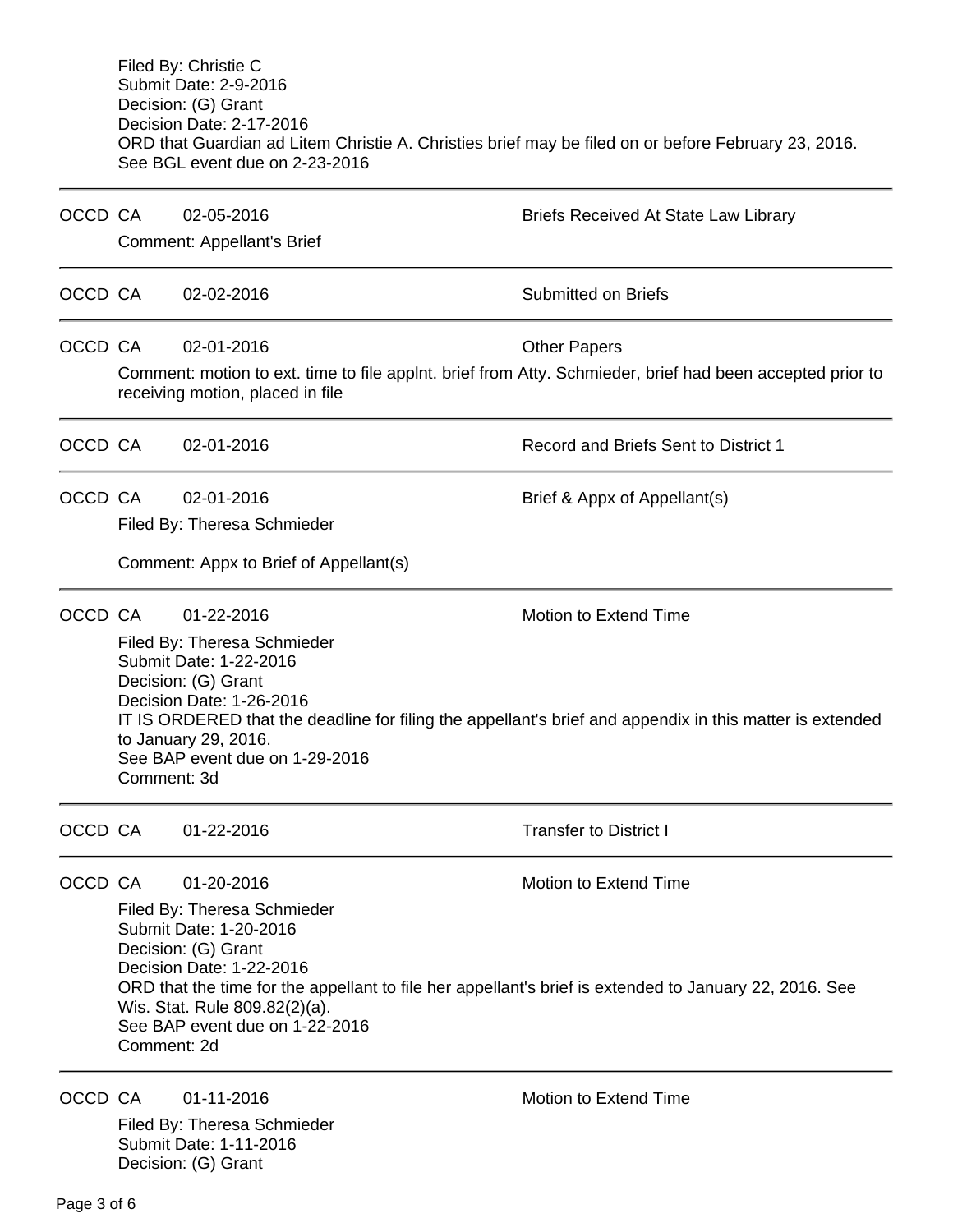Decision Date: 1-12-2016 ORD that the time for the appellant to file her appellant's brief is extended to January 19, 2016. See Wis. Stat. Rule 809.82(2)(a). See BAP event due on 1-19-2016

| OCCD CA | 12-21-2015<br>Comment: RE-FILE: 1-19 to 82-1, separate box                                                                                                                                                        | Record                                                                                                                                                                                                                                                |
|---------|-------------------------------------------------------------------------------------------------------------------------------------------------------------------------------------------------------------------|-------------------------------------------------------------------------------------------------------------------------------------------------------------------------------------------------------------------------------------------------------|
| OCCD CA | 11-30-2015                                                                                                                                                                                                        | <b>Order of Circuit Court</b>                                                                                                                                                                                                                         |
| OCCD CA | 11-02-2015<br>Filed By: Theresa Schmieder<br>Submit Date: 11-3-2015<br>Decision: (G) Grant<br>Decision Date: 11-4-2015<br>reset accordingly.<br>Comment: MXT for trial court to decide postdisposition motion     | <b>Motion for Miscellaneous Relief</b><br>ORD that the time for the trial court to decide the appellant's post-termination motions on remand is<br>extended to December 8, 2015; any additional deadlines calculated from the decision date are to be |
| OCCD CA | 09-18-2015<br>Filed By: Theresa Schmieder<br>Submit Date: 9-18-2015<br>Decision: (O) Other<br>Decision Date: 9-21-2015<br>by the circuit court on remand.<br><b>Comment: Motion for Post Dispositional Relief</b> | <b>Motion for Miscellaneous Relief</b><br>ORD that no action is taken on the motion for post disposition relief because it is a motion to be decided                                                                                                  |
| OCCD CA | 09-15-2015<br>Comment: via UPS                                                                                                                                                                                    | <b>Record Remanded to Circuit Court</b>                                                                                                                                                                                                               |
| OCCD CA | 09-10-2015<br>Filed By: Theresa Schmieder<br>Submit Date: 9-10-2015<br>Decision: (G) Grant<br>Decision Date: 9-11-2015<br>extended to September 10, 2015.<br>Comment: MXT to File Motion for Remand               | Motion for Miscellaneous Relief<br>ORD that the time for the appellant to file a motion for remand under Wis. Stat. Rule 809.107(6)(am) is                                                                                                            |
| OCCD CA | 09-10-2015<br>Filed By: Theresa Schmieder<br>Submit Date: 9-10-2015<br>Decision: (G) Grant<br>Decision Date: 9-11-2015<br>extended to September 10, 2015.                                                         | <b>Motion for Remand</b><br>ORD that the time for the appellant to file a motion for remand under Wis. Stat. Rule 809.107(6)(am) is                                                                                                                   |

FRO that the record is remanded to the circuit court for the purpose of addressing the appellant's post-termination motion. The post-termination motion shall be filed by September 18, 2015. The circuit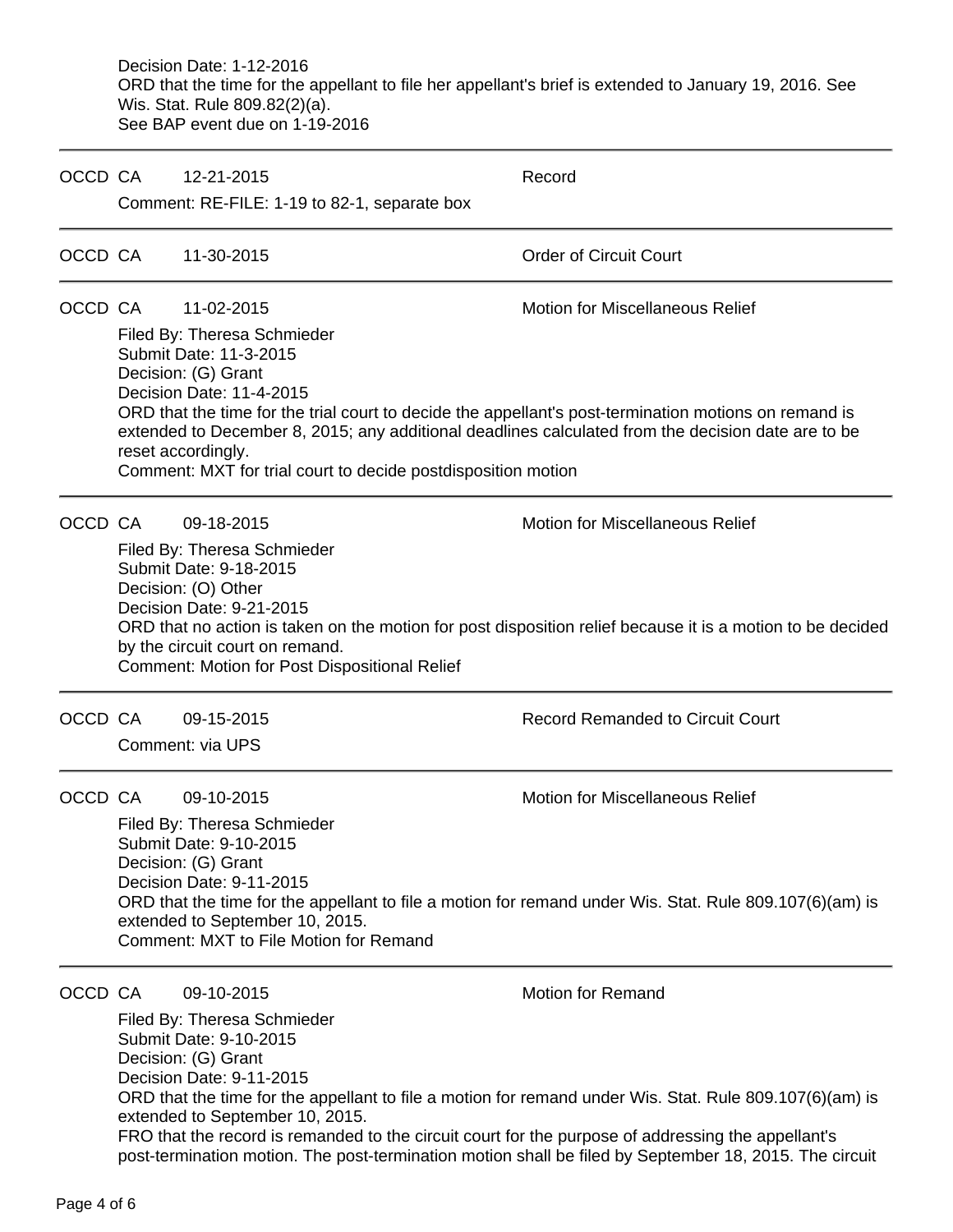court shall hold necessary proceedings and decide the motion on or before October 19, 2015. FRO that a transcript of the post-termination motion hearing, if any and if necessary for the appeal, shall be ordered within three days of the date the order disposing of the post-termination motion is entered. The transcript shall be prepared, filed and served within ten days of the date it is requested, and the party requesting the transcript shall advise the court reporter of this deadline.

FRO that the record shall be transmitted back to this court within five days of the disposition of the post-termination motion or the filing of the transcript of the post-termination motion hearing if ordered. The record shall include the proceedings on remand.

FRO that the time for filing the appellant's brief is extended to fourteen days after the return of the record to this court and the appellant's brief shall present all grounds for relief.

| OCCD CA |                                                                                                                                                                                                                                                                                                                             | 08-20-2015<br>Comment: 1-19 to 60-1, separate box                                                                                                                                                                 | Record                                 |
|---------|-----------------------------------------------------------------------------------------------------------------------------------------------------------------------------------------------------------------------------------------------------------------------------------------------------------------------------|-------------------------------------------------------------------------------------------------------------------------------------------------------------------------------------------------------------------|----------------------------------------|
|         | OCCD CA                                                                                                                                                                                                                                                                                                                     | 08-12-2015<br>Filed By: Theresa Schmieder<br>Status: Prev. Filed                                                                                                                                                  | <b>Statement on Transcript</b>         |
| OCCD CA |                                                                                                                                                                                                                                                                                                                             | 08-11-2015                                                                                                                                                                                                        | <b>Transfer to District IV</b>         |
| OCCD CA |                                                                                                                                                                                                                                                                                                                             | 08-10-2015                                                                                                                                                                                                        | Notif. Sent-Filing of NAP & Ct. Record |
| OCCD CA |                                                                                                                                                                                                                                                                                                                             | 08-10-2015                                                                                                                                                                                                        | <b>Termination of Parental Rights</b>  |
| OCCD CA |                                                                                                                                                                                                                                                                                                                             | 08-10-2015                                                                                                                                                                                                        | Notice of Appeal & Court Record        |
| OCCD CA |                                                                                                                                                                                                                                                                                                                             | 08-10-2015                                                                                                                                                                                                        | X Transfer                             |
| OCCD CA |                                                                                                                                                                                                                                                                                                                             | 08-06-2015<br>Comment: Filed by Theresa J. Schmieder                                                                                                                                                              | Received SPD Appointment Order         |
| OCCD CA |                                                                                                                                                                                                                                                                                                                             | 08-05-2015                                                                                                                                                                                                        | Notice of Appeal filed in Cir. Ct.     |
| OCCD CA | 07-20-2015<br>MXT to file NAP/Postdisposition motion<br>Filed By: Theresa Schmieder<br>Submit Date: 7-22-2015<br>Decision: (G) Grant<br>Decision Date: 7-23-2015<br>IT IS ORDERED that the time for filing a notice of appeal is extended to August 6, 2015. See Wis. Stat.<br>Rule 809.82(2)(a) (2013-14).<br>Comment: 2nd |                                                                                                                                                                                                                   |                                        |
| OCCD CA |                                                                                                                                                                                                                                                                                                                             | 06-17-2015<br>Filed By: Theresa Schmieder<br>Submit Date: 6-18-2015<br>Decision: (G) Grant<br>Decision Date: 6-22-2015<br>IT IS ORDERED that the time for filing a notice of appeal is extended to July 20, 2015. | MXT to file NAP/Postdisposition motion |